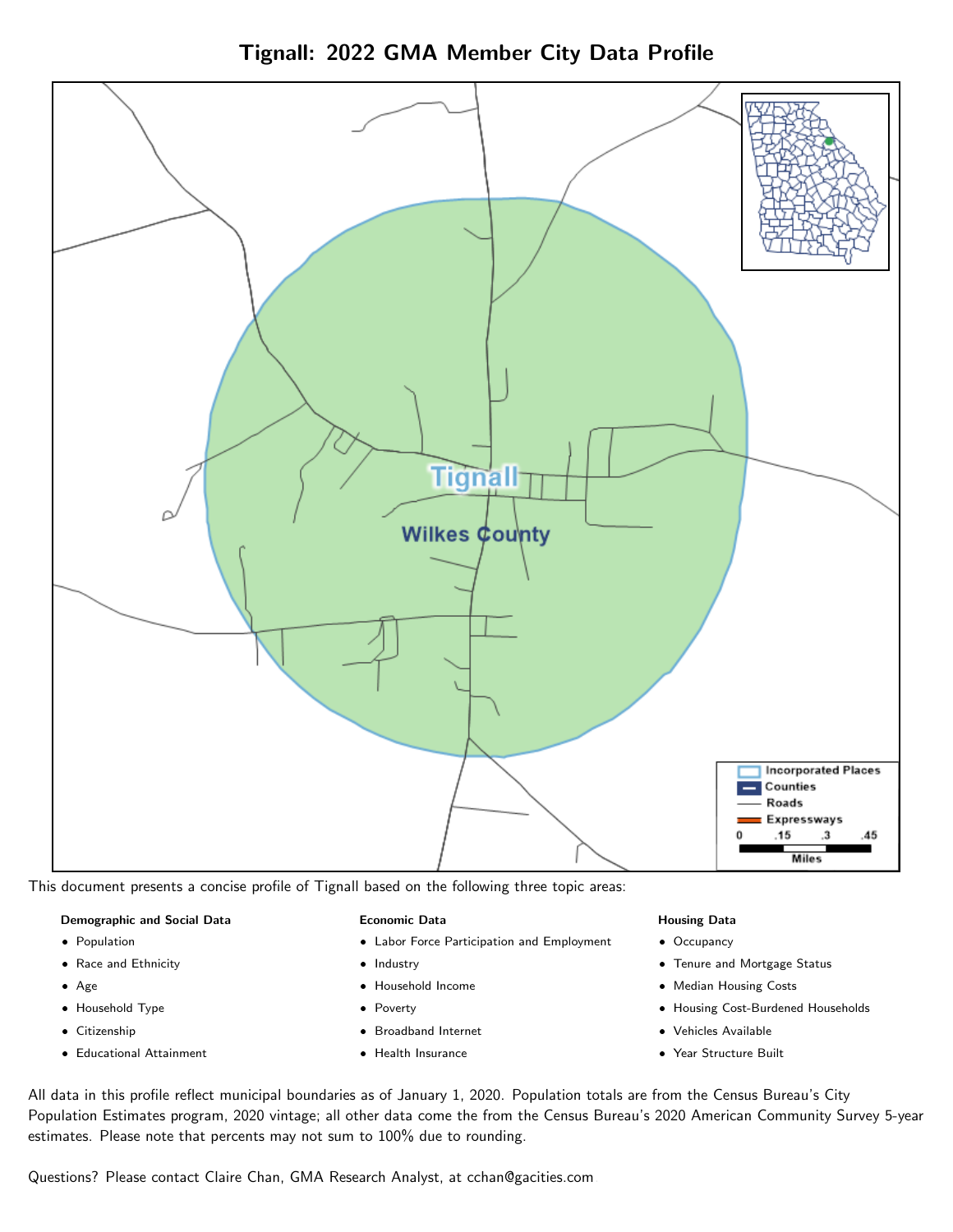# Tignall: Demographic and Social





# **Citizenship**

| <b>Native Born</b><br>99% |  |
|---------------------------|--|
|                           |  |

Race and Ethnicity



Source: U.S. Census Bureau, City Population Estimates, 2020 vintage Source: American Community Survey, 2020 5-year estimates, table B03002

# Household Type



Source: American Community Survey, 2020 5-year estimates, table B01001 Source: American Community Survey, 2020 5-year estimates, table B11001

## Educational Attainment



Source: American Community Survey, 2020 5-year estimates, table B05002 Source: American Community Survey, 2020 5-year estimates, table B15002

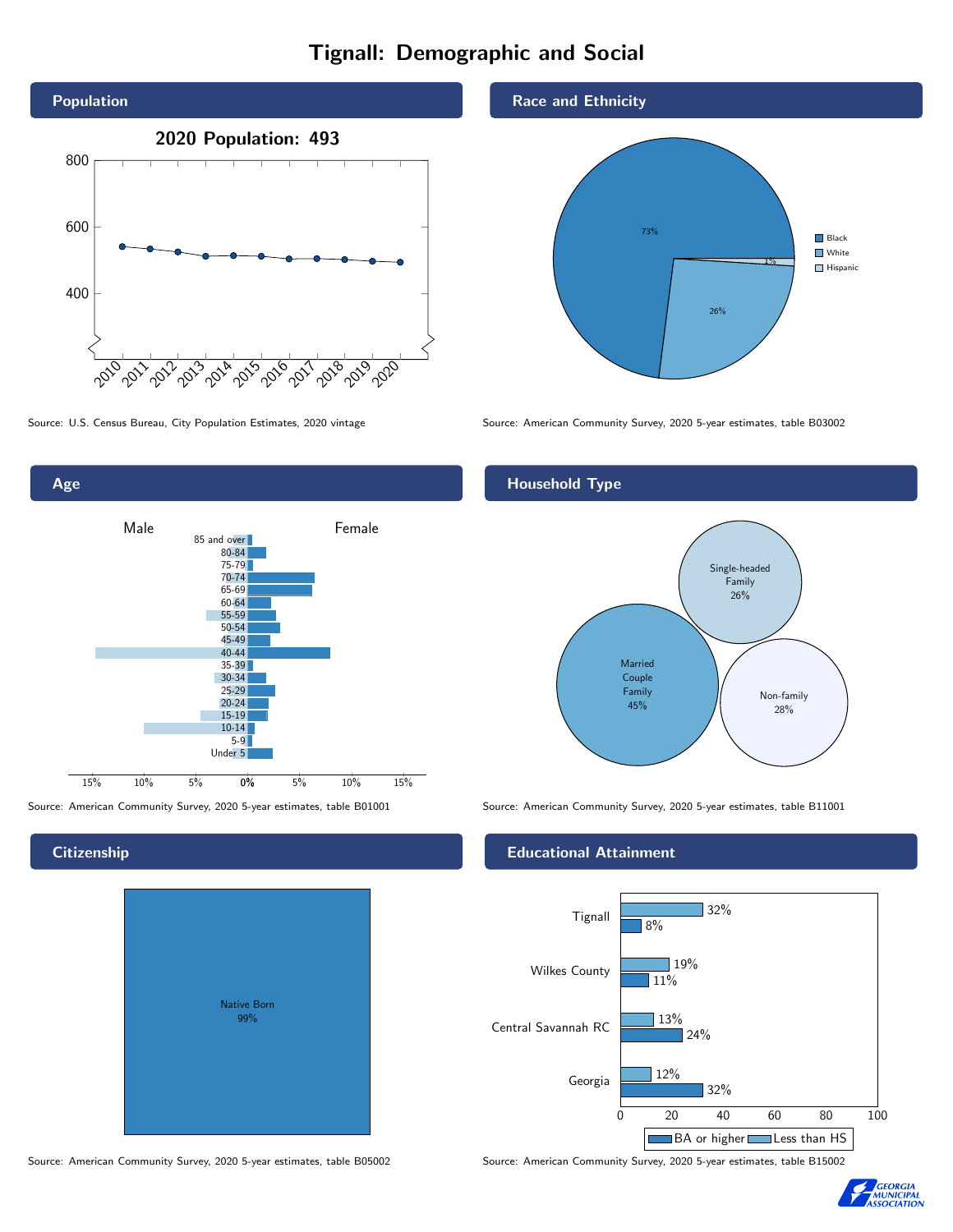# Tignall: Economic



Source: American Community Survey, 2020 5-year estimates, table B23001 Note: Unemployment rate is based upon the civilian labor force.



Source: American Community Survey, 2020 5-year estimates, tables B19013 and B19025 Source: American Community Survey, 2020 5-year estimates, table B17010



#### Source: American Community Survey, 2020 5-year estimates, table B28002 Source: American Community Survey, 2020 5-year estimates, table B18135

Industry

| Agriculture, forestry, fishing and hunting, and mining      | $7\%$ |
|-------------------------------------------------------------|-------|
| Construction                                                | 9%    |
| Manufacturing                                               | 18%   |
| <b>Wholesale Trade</b>                                      | $0\%$ |
| Retail Trade                                                | 5%    |
| Transportation and warehousing, and utilities               |       |
| Information                                                 |       |
| Finance and insurance, real estate, rental, leasing         |       |
| Professional, scientific, mgt, administrative, waste mgt    |       |
| Educational services, and health care and social assistance |       |
| Arts, entertainment, recreation, accommodation, food        |       |
| service                                                     |       |
| Other services, except public administration                |       |
| Public administration                                       |       |

Source: American Community Survey, 2020 5-year estimates, table C24030

### **Poverty**



#### Health Insurance